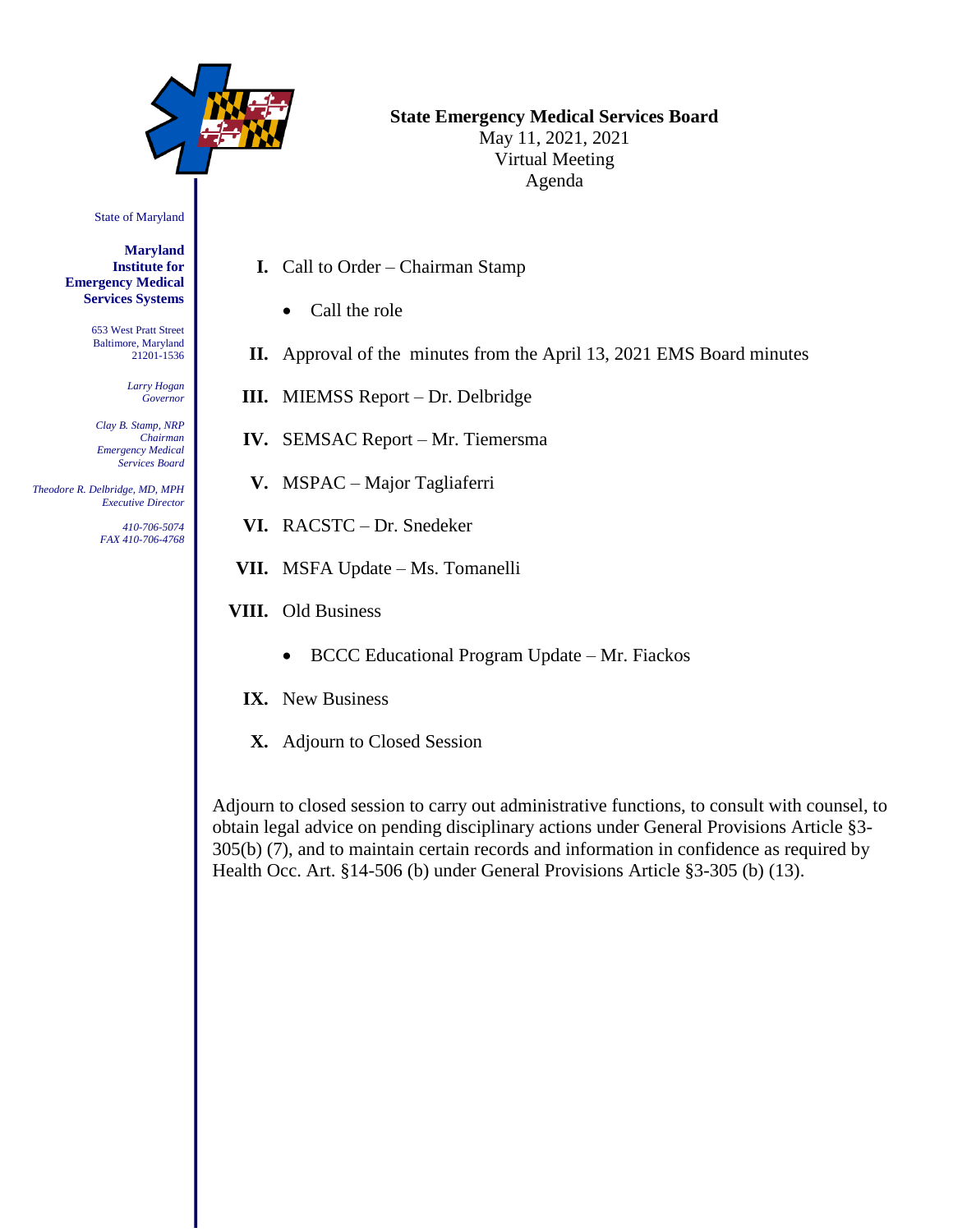

## **State Emergency Medical Services Board May 11, 2021 Via Video Conference Call Only Minutes**

State of Maryland

**Maryland Institute for Emergency Medical Services Systems**

> 653 West Pratt Street Baltimore, Maryland 21201-1536

> > *Larry Hogan Governor*

*Clay B. Stamp, NRP Chairman Emergency Medical Services Board*

 *Theodore R. Delbridge, MD, MPH Executive Director*

> *410-706-5074 FAX 410-706-4768*

**Board Members Present:** Clay Stamp, Chairperson; Sherry Adams, Vice Chairperson; Stephan Cox; William J. Frohna, MD; Dany Westerband, MD; Sally Showalter, RN; Wayne Tiemersma; Mary Alice Vanhoy, RN; Mr. Scheulen; Dean E. Albert Reece, MD (arrived at 10am)

**OAG**: Mr. Magee; Ms. Sette

**RACSTC**: Dr. Snedeker

**MSFA**: Ms. Tomanelli; Second VP McCrea

**MSPAC:** Major Tagliaferri; Captain DeCourcey

**MIEMSS**: Dr. Delbridge; Ms. Gainer; Ms. Aycock; Mr. Bilger; Mr. Brown; Ms. Chervon; Dr. Chizmar; Dr. Floccare; Ms. Mays; Dr. Pinet Peralta; Ms. Wright-Johnson; Ms. McAlister; Ms. Goff

Chairman Stamp called the meeting to order at 9:00 am and proceeded with calling the role.

Chairman Stamp thanked the MIEMSS staff and our partner organizations that continue to do the hard work necessary to have a great EMS system in Maryland, especially during this past year. Mr. Stamp also commended the efforts of Maryland EMS clinicians who provide care every day and said that we recognize the impact the pandemic has had on our clinicians and their families.

Chairman Stamp asked for approval of the April 13, 2021, EMS Board meeting minutes.

**ACTION: A motion was made by Mr. Tiemersma, seconded by Ms. Vanhoy, and unanimously approved by the Board to accept the April 13, 2021, minutes as written.**

## **MIEMSS REPORT**

Dr. Delbridge said EMS Week begins on May 17, 2021. He said that, as occurred last year, MIEMSS would be taking the STAR of Life Awards on the road to present to the recipients. He added that there were a record number of nominees for each award this year.

## COVD-19 Updates

Dr. Delbridge highlighted the significant amount of time spent by MIEMSS staff compiling and validating the data provided by the hospitals through MEMRAD seven days a week. He said that, as of this morning, there were 799 hospitalized COVID patients with approximately 14% in alternative care sites at the Laurel in Takoma Park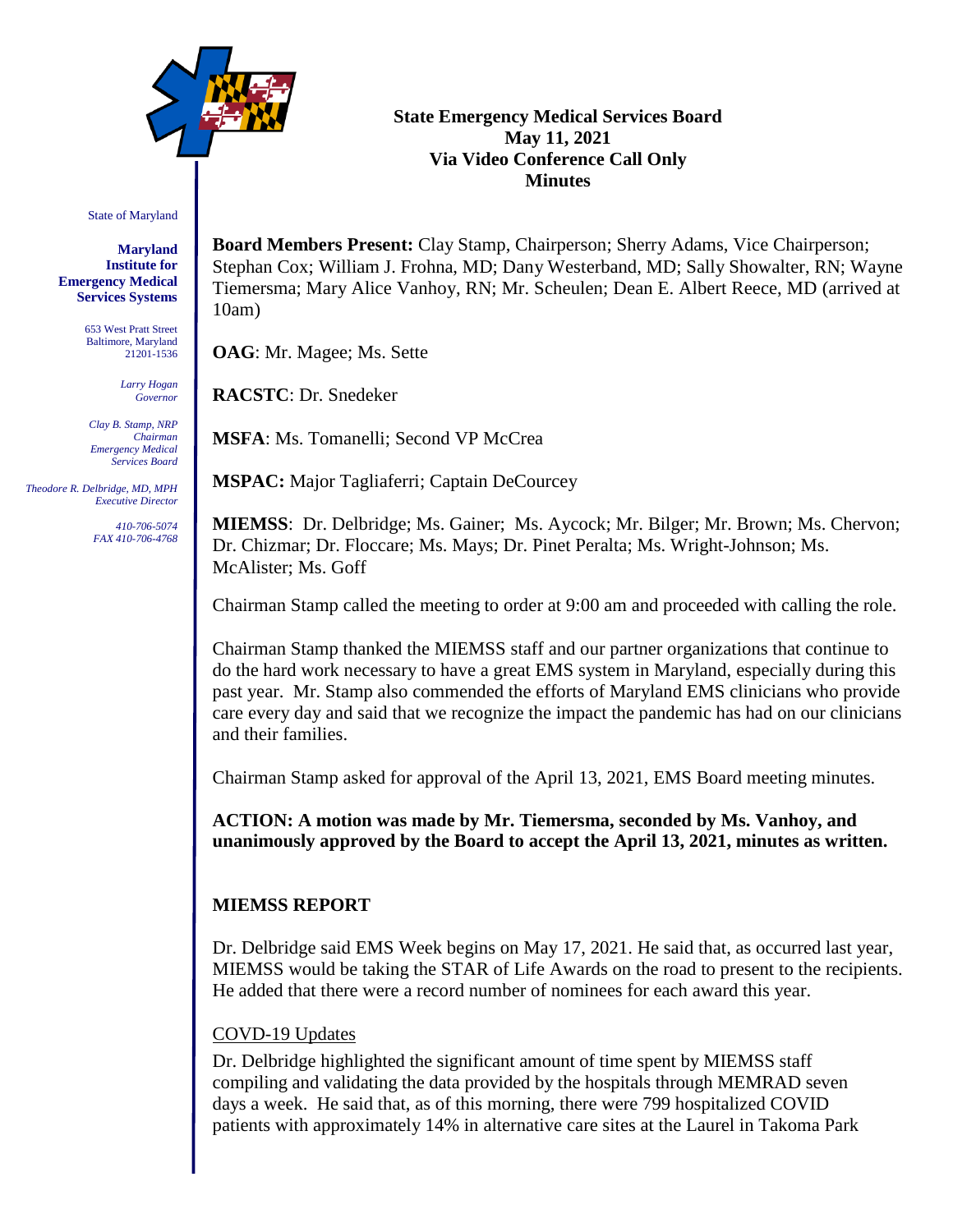and the Baltimore Convention Center. Discussions regarding the ramping down of alternative care sites are ongoing.

Dr. Delbridge said that MIEMSS continues to track the number of PUIs transported by EMS and the number of PUI contacts by EMS public safety and commercial services. Dr. Delbridge added that the collaborative paper, showing an approximate nine-day lag between the EMS encounters and the increase in hospitalizations of COVID patients, is scheduled to be published in the July 2021 edition of *Prehospital Emergency Care*.

### Cardiac Arrest Termination of Resuscitation (TOR)

Dr. Delbridge said Maryland is the only state testing cardiac arrest TORs for COVID on a statewide basis. In some cases, the first symptom of COVID is cardiac arrest. He said that, although clinicians continue to test for COVID in TOR cardiac arrests, testing is not always consistent in all jurisdictions. He said that the most prolific testing has been in Montgomery County. The test positive rate was far higher during the winter months but has dropped off significantly since the end of March.

## Yellow Alerts and Transfer of Care (TOC)

Dr. Delbridge said that Yellow Alert days had risen considerably over the last few weeks. The number of COVID patients is not a significant factor for the increase in yellow alert hours in most hospitals at this time. He said patients are backing up in emergency departments, which affects EMS. He added that the number of patients with TOC upward of 60 minutes is 6.2%. MIEMSS is working with hospital EDs on ways to improve current TOC rates. A few hospitals have improved their TOC considerably.

MIEMSS is in conversations with the Health Care Commission and HSCRC seeking objective evaluations of the capabilities of hospital emergency departments across the state to assure the emergency healthcare system is successful for treating patients especially for EMS arrivals.

A discussion followed regarding the need for non-punitive measures to correct length of time for EMS to transfer the care of a patient to ED personnel.

## MIEMSS @HA (Ambulances at Hospitals Dashboard)

Dr. Delbridge provided screen shots of the @HA Dashboard from the @HA app showing locations of ambulances at hospitals. The system updates every minute, but relies on CAD data for accuracy. Due to variations in CAD feeds that are available to MIEMSS, data from a few jurisdictions cannot be viewed.

A discussion followed regarding the controlling of EMS traffic to hospitals.

#### **CRISP**

Dr. Delbridge said that, although the project is not as far along as originally thought, MIEMSS continues work with CRISP on the technical aspects for access to near real-time ED patient census data from hospital emergency departments submitted to CRISP.

### Clinical Externs

Dr. Delbridge gave a status update on the Clinical Externs program. He said that nursing and respiratory therapy students continue to apply and request upgraded levels to be Externs. Externs continue to work in vaccination centers and hospitals. MIEMSS sends the updated list to MDH and Hospital executives weekly.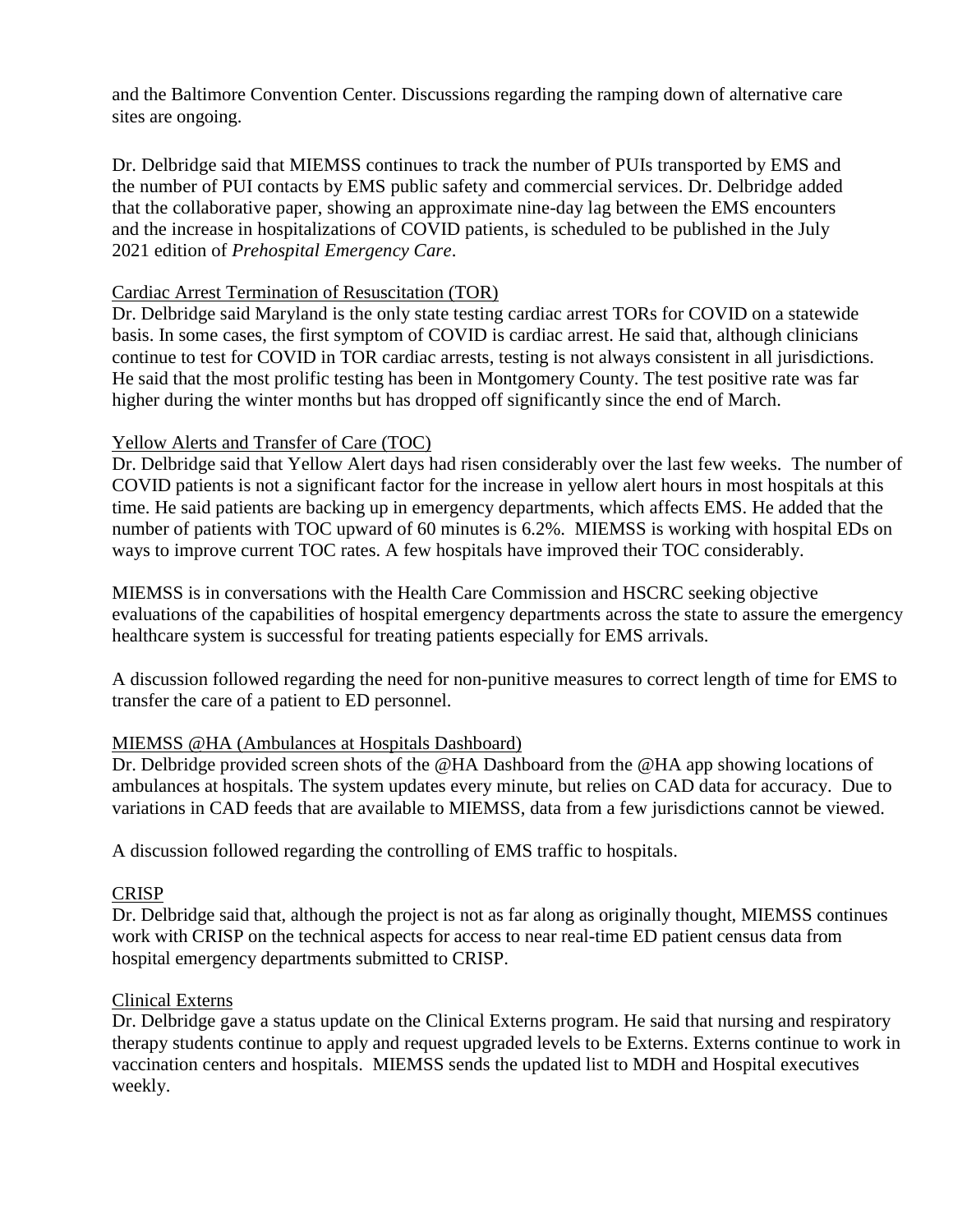## EMS Clinicians

Dr. Delbridge gave a status update on Provisional EMS clinician licenses and certifications. He said that clinicians on extended certificates and licenses, issued under the Governor's Executive order, would end on October 31, 2021, for Paramedics and CRTs; and would end on December 31, 2021 for EMTs. He added that over 1200 provisional EMTs have been credentialed, with over 250 transitioning to become full status EMT clinicians.

## Vaccinations

Dr. Delbridge said that most EMS agencies have engaged with their local health departments assisting with vaccination efforts. 831 EMTs have completed the didactic training with 420 EMTs that have completed the process. EMS Clinicians are vaccinating and monitoring at Mass Vaccination sites.

The MIEMSS vaccination clinic has vaccinated over 6,000 people and has provided over 10,000 vaccines. The clinic is winding down and is only giving second doses of the vaccine. The clinic will close the last week of May.

## Public Notice #9

Under the Emergency Order, EMS Board Chair Stamp and Dr. Delbridge released Public Notice # 9 which allows a waiver to be issued to a Commercial Ambulance Service to staff licensed Basic Life Support (BLS) ground ambulances with (1) EMS Clinician to provide patient care and (1) non-EMS licensed or certified individual to drive the BLS ambulance if certain requirements are met. The Public notice is posted on the MIEMSS website. The Public Notice expires 60 days after the Governor ends the emergency order.

## Critical Care Coordination Center (C4)

Dr. Delbridge said that MIEMSS is facilitating communications for the referral and transfer of patients needing ICU care from hospitals without sufficient ICU beds to other hospitals with ICU bed availability. So far, MIEMSS has taken 945 calls requesting assistance with ICU patient transfer since the start of C4, averaging six calls per day. Every Maryland hospital has worked with the C4 in placing and receiving patients. The C4 assisted with the handling of about 40% of calls via physician consultation only, with no patient transfer required.

Dr. Delbridge said that there is provisional funding for C4 for the first few months of FY22, but a change in the compensation for the centralized intensivist positions is needed. On average, there are six cases per day with each case taking a couple of hours to resolve. There is interest in continuing this program after the Emergency order ends.

A discussion followed on the continuation of the C4 and future funding for the program.

## Medicaid Supplemental Payment Program

Dr. Delbridge said that MIEMSS has been working with MDH and CMS for over a year on the Medicaid Supplemental Payment Program. The Supplemental Payment Programs helps to rebalance reimbursement by calculating the appropriate portion of federal reimbursement for the unreimbursed costs of providing services to Medicaid patients. He gave an overview of the process for applying for reimbursement and the qualifying factors, including being a designated jurisdictional EMS operational program that is funded directly by public (tax) dollars; billing Medicaid for EMS transports; and documenting expenses.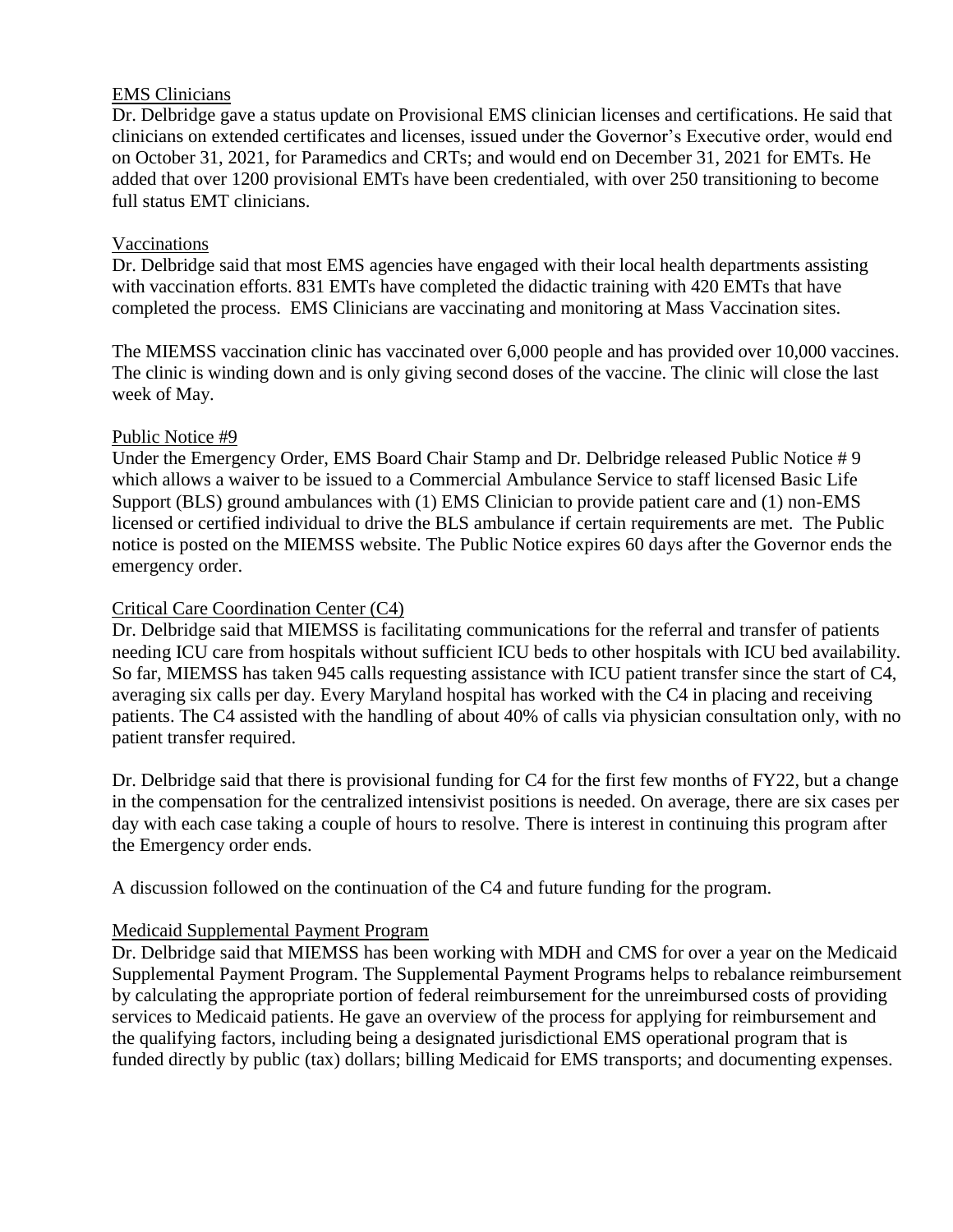## **SEMSAC REPORT**

Chairman Mr. Tiemersma said that SEMSAC met on May 6, 2021, and that Vice Chairman Smothers chaired the meeting. Dr. Seaman presented his work in Charles County on increasing cardiac arrest survival rates in the field.

#### **MSPAC**

A written report was distributed.

Major Tagliaferri highlighted some of the items in the distributed written report including an 11% increase in MedEvacs from the same time last year, with a 5%; increase in the number of patient transports; a 46% decrease in search & rescue missions; and a 4% decrease in flight hours.

MSPAC concluded their vaccine clinic on April 14, 2021.

Major Tagliaferri gave an overview of a few search and rescue missions.

The MSPAC training division is assessing the efficiency and effectiveness of the ultrasound program.

Major Tagliaferri provided an update on MSPACs recruitment efforts.

Major Tagliaferri congratulated Shock Trauma on the incredible job hosting the virtual gala.

### **RACSTC REPORT**

Dr. Snedeker thanked Major Tagliaferri and said that the links to the gala are being sent to Board members. They are also being shared via social media.

#### **MSFA**

1<sup>st</sup> VP McCrea shared greetings from the officers and members of the MSFA. VP McCrea said the MSFA is continues planning for the virtual Convention in June 2021. He thanked MIEMSS staff for their participation and training seminars for the convention.

VP McCrea said that 174 departments had applied for support to make up for lost revenue under the Maryland Relief Act.

#### **OLD BUSINESS**

Baltimore City Community College (BCCC) The 90 report was distributed. BCCC is currently on a remediation plan.

Mr. Fiackos gave an update on the positive actions that have been taken by BCCC which include:

- Securing a new Medical Director and adding core faculty
- Recent students brought back to properly prepare for National Registry process
- The development of program entrance requirements to ensure student success